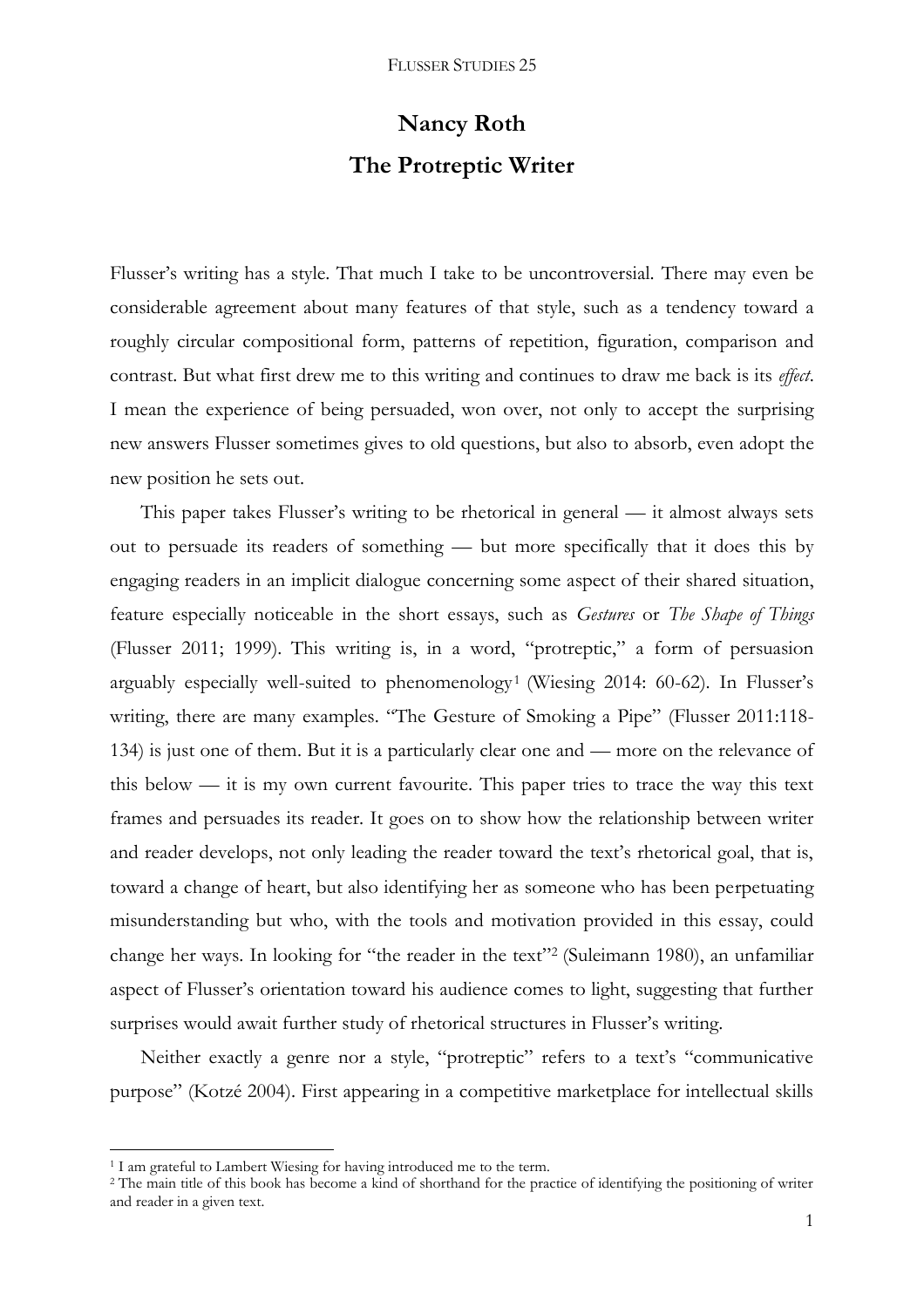in ancient Greece, it names a kind of speech and writing that explicitly sets out to change the audience's mind, to persuade readers or listeners to adopt a particular position or practice. The dialogues of Plato are no doubt the most familiar example. Protreptic was further meant to exhibit the author's rhetorical skills, sometimes with the explicit goal of attracting students — something potentially relevant to a contemporary writer searching, as Flusser always was, for teaching work and publication opportunities. Protreptic writing is not restricted to a particular genre or topic, but it does always show an awareness of the audience. By acknowledging and addressing readers' probable convictions, hopes, fears and resistances, it steers them toward some changed understanding of a situation author and reader share, a method that has been advocated by at least one contemporary writer as an effective leadership tool, specifically in a business context (Kirby 2009).

As I begin to read "The Gesture of Smoking a Pipe" I am invited to join the author in observing a pipe-smoker, specifically to notice that this gesture requires an extraordinary number of pockets. And yet even before I reach the end of the first paragraph, I sense that he and I may not be in quite the same position. He states the goal of the essay as an answer to the question "Why would anyone want to smoke a pipe?" Only I immediately wonder why anyone would write an essay on this topic if he were not himself a pipesmoker, and further, since I know from other sources that he is, I wonder why he is feigning not to be, pretending to be observing *with* me — two observers puzzled by the same phenomenon. I am being identified ("hailed," to use the semiotic term) as someone who does not smoke a pipe herself, but who lives in a time and place where some people do. She finds the practice generally unappealing – the evidence being the sceptical tone of question tacitly ascribed to her, "Why would anyone…?" But it has never been important enough to her to think about seriously.

So far, he has it right, and I do not object, although I know that the question is a rhetorical move: I am being assigned a role, and the question is, in a sense, my first "speaking" line. In the time it takes me to reassure myself that he will get around to confessing his real identity as a smoker eventually and that something of interest is coming, he has greatly complicated the issue.

He "reads" his own initial description of a pipe-smoker's many pockets as evidence: many pockets are needed to store various tools and materials for a procedure that is complex, consisting of many separate actions. As an external observer, I could not have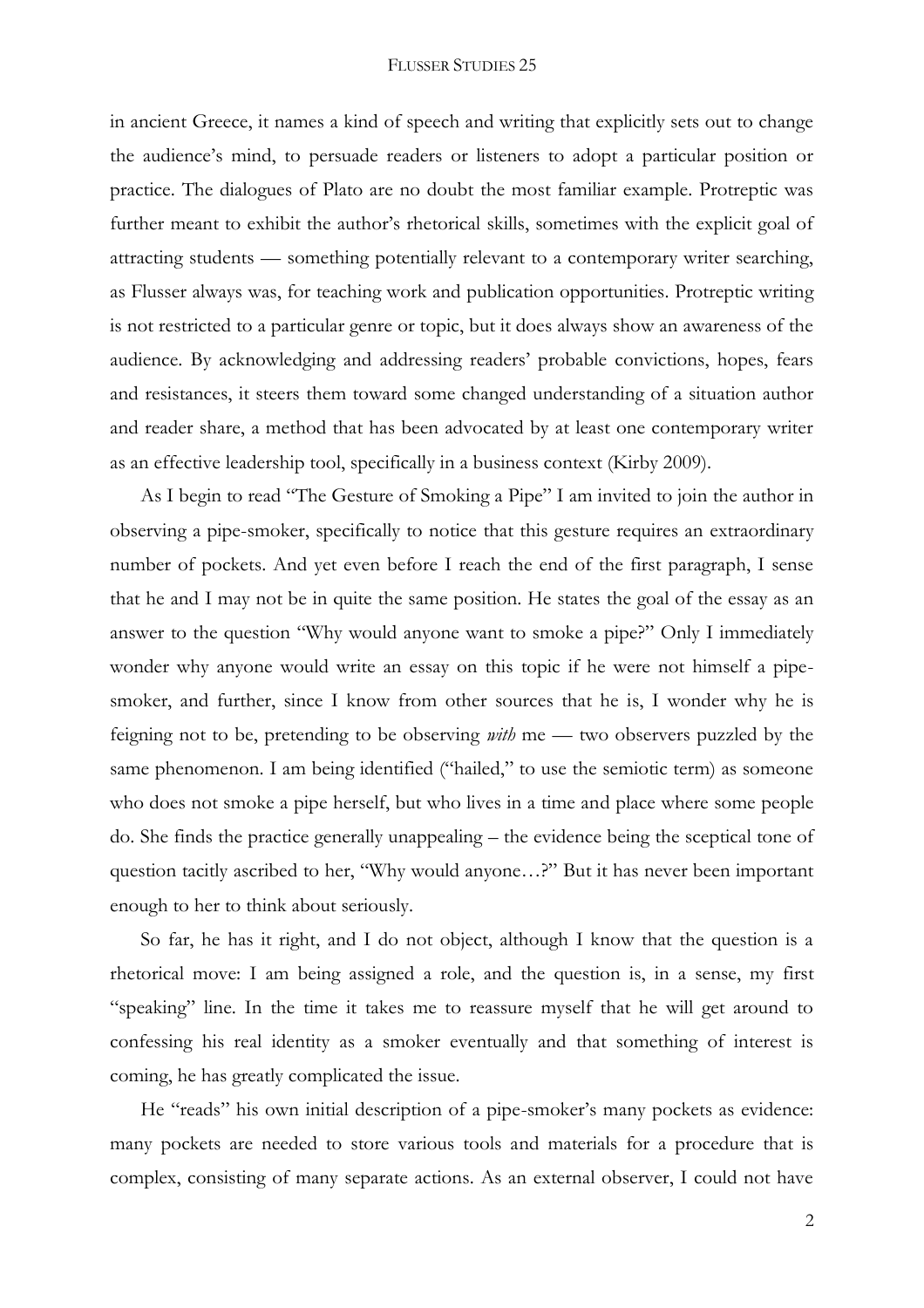known that. He has, then, quietly confessed to being a smoker. Without quite saying it, he has also told me not only that he knows far more about this than I do, but also that by admitting that I have never before known or cared, I've tacitly forfeited my right to quibble. Then—and none too soon—he begins to explain why I *should* care. He sets about convincing me, step by step, that pipe-smoking — to jump ahead to the conclusion — is a very small but absolutely genuine instance of an *aesthetic practice*, a category of human experience that has been very seriously, one might even say tragically misunderstood in Western thought for centuries.

At this point, it's clear that Flusser is a pipe-smoker and the reader is not. Still, neither of us seems to know why some people — he among them — smoke pipes. So part of the dialogue now seems to be internal to him. I am "listening," learning, bearing witness. Given that my identity as a less than sympathetic observer is established by the second paragraph — not unkindly, but firmly — it's clear that the path ahead will not be altogether smooth. I will need to have each step of the argument spelled out in some detail. I will know nothing of phenomenology, nor will I entertain the slightest suspicion of any connection between it aesthetic experience. My role is to deliver "conventional wisdom" at key junctures, that is, to present common understandings of relationships, definitions of terms, and values, and to watch as their inadequacy is exposed.

At least it turns out he agrees with me that pipe-smoking *is* trivial. More exactly, he accepts that it will be trivial for me, a non-smoker; for him, it seems, it is trivial only inasmuch as he is able to see the issue from my point of view – but that only emerges later. In his first effort to answer the initial question, "Why do some people smoke pipes?" Flusser gives me credit for being willing to dismiss causal arguments, that is, for understanding that all historical, psychological, neurophysiological "reasons" for smoking miss the point. Here, Flusser uses the first person singular for the first time: "When I ask why I smoke a pipe, I am not talking about the things that condition me to smoke a pipe. I mean the motive for my smoking." (Flusser: 2011:119) From this point "we" continue, or "one" continues to notice things that are relevant to a continuing dialogue between reader and writer, both positioned outside the practice itself. Only now I know that there is an "I" as well, a voice from the inside, wielding the authority of the author's personal smoking experience, to which I, a non-smoker, have no access.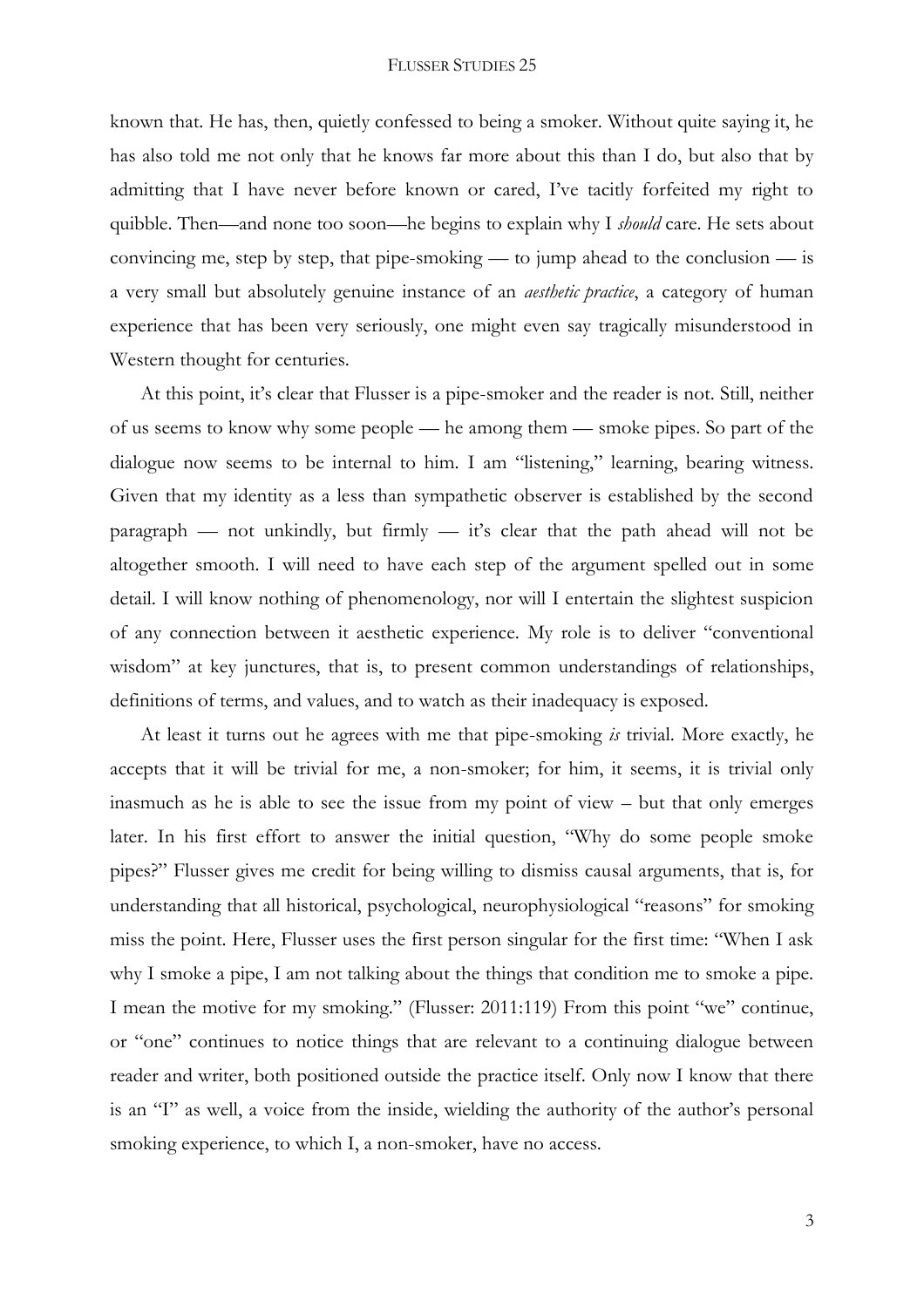"We" notice the regularity and repetition of a pipe-smoker's movements, their resemblance to a ritual. "One" expects "ritual" to consist of rigidly fixed, stereotypical movements. "We," see that each smoker smokes in his own way, producing a very diverse range of styles — however unlikely it seems that I would have noticed on my own. He anticipates that I will not be able to reconcile this new information with my conventional understanding of "stereotypical". He acknowledges the logic in my thinking. Still, I'm wrong. I need a broader understanding of "stereotypical" behaviour: it actually does not mean "fixed" in the sense, say, that behavioural patterns among animals are fixed. It should, at least for present purposes, refer to behaviour that does not serve a purpose, is not meant to communicate anything to others, and — above all — is shaped and limited by an existing behavioural model. I also need to understand that when we are concerned with gestures of ritual, as opposed to those of work or communication, there is no conflict between theory and practice.

Here, I do begin to lose patience. A reader who can't see why theory and practice have suddenly appeared here — and I suspect this would be the case for most readers must await the explanation. It turns out to involve a clarification of "ritual" as movements that are both completely practical in the sense of having no theoretical basis, and completely theoretical in that they have no intention of achieving anything. Ritual is then seen as behaviour *rightly* called stereotypical — the contradiction has been resolved and a new definition of "ritual" achieved: we are concerned with behaviour that may vary a great deal as long as it stays within the boundaries of an established model. He goes on to give a memorable description of the discussions pipe smokers have, "in an atmosphere of smiling mutual tolerance" (Flusser 2011:121) about the "right" way to smoke a pipe. This is an instance of a theoretical discussion when nothing is at stake, and it is completely pointless: "Pipe-smoking's complete impracticality appears in this contradiction as a struggle between opinions (*doxai*) regarding the best way to smoke a pipe, in which all the contestants realize that the issue is subjective, for when there is no intention of achieving anything, there can be no objective best method of smoking. And pipe smoking's complete practicality appears in the contradiction as a variety of smoking styles, that is, as aesthetic rather than epistemological variations of the same theoretically incomprehensible activity — stereotypical, after all" (Flusser 2011: 121).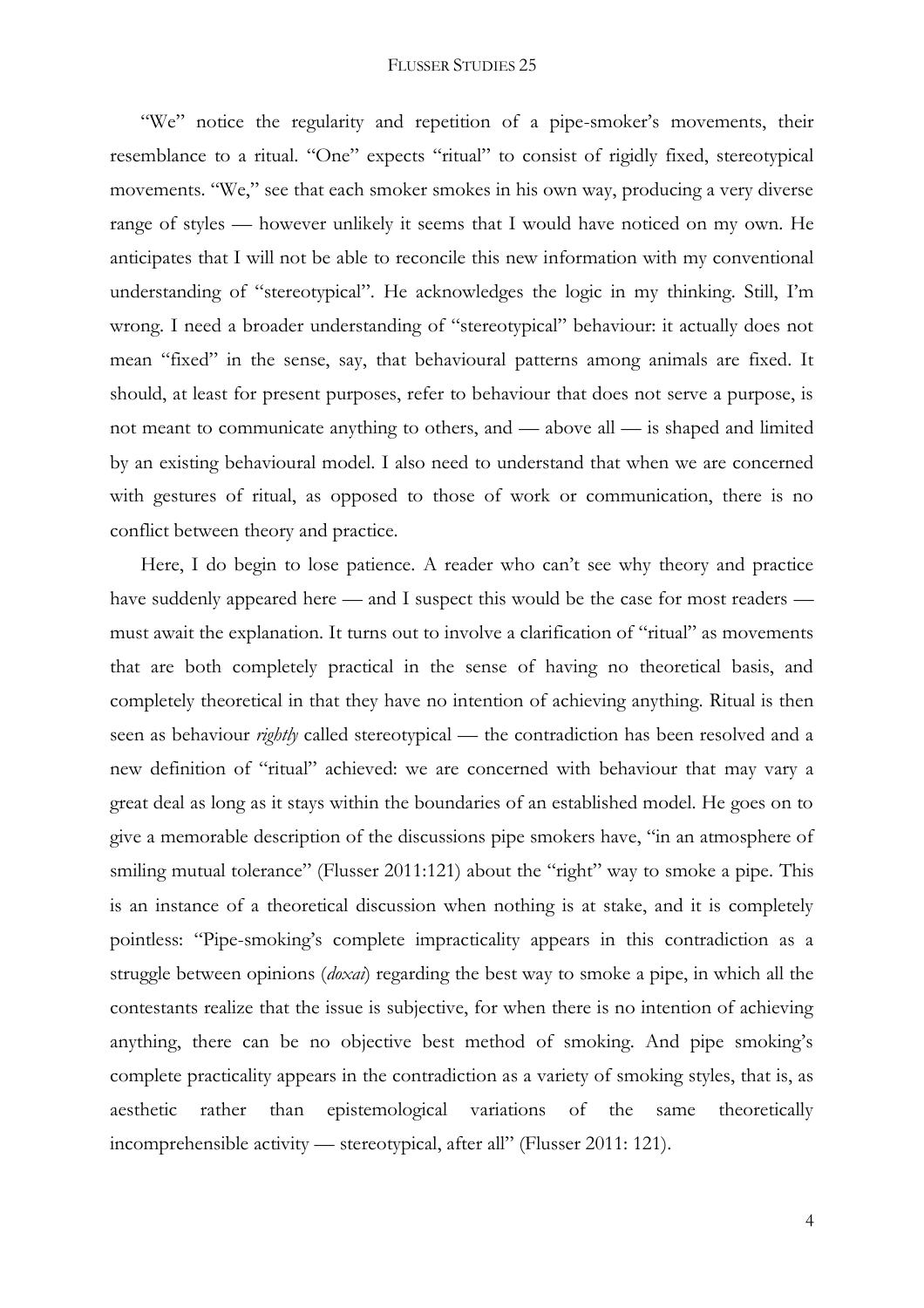This is the essay's first mention of the term "aesthetic".

At this point a reader begins to get increasingly frequent reminders of the initial agreement she made with the author at the beginning of the essay, namely that pipesmoking is not an important matter—hence the "smiling mutual tolerance" of theoretical debates among smokers. It is as if Flusser wants me to know that he knows that he may be losing me as he approaches the main point of the essay, its core, or perhaps better, its apogee. For the next move is an identification of ritual as an aesthetic phenomenon.

It's a "daring assertion," he says in the very next sentence. He wants me to know that he knows he's leading me into territory I will find very unfamiliar. In fact he treats me as someone whose understanding of "aesthetic" is not firm enough to appreciate how daring the assertion really is. I'll need to be shown some of the implications before I'll understand. And he is absolutely right: if I agree that ritual is an aesthetic phenomenon, I will need not only to completely reconfigure my current understanding of art, but also to radically reorder, essentially reverse my current understandings the ways art is related to religion and to ritual. Both ritual and religion are to be aligned as possibilities within the broader category of art: "…there is an aesthetic form of being, the artistic life, and…this life expresses itself in various gestures, including ritual ones. It is not art that is a kind of rite but a rite that is an art form…This is not the usual claim that the artistic life is a lifeform along with the political life, the scientific life, or the religious life, or even that the artistic life is aligned under the religious one (Kierkegaard). It is rather the unfamiliar claim that religious life, inasmuch as one understands it to be a ritual life, is one kind of artistic life form" (Flusser 2011: 125).

It is, in fact, a lot to ask of a reader. This is the reason for being repeatedly reminded beforehand of the initial agreement about the unimportance of pipe-smoking. Now she can see that its very triviality makes pipe-smoking a better example of a ritual behaviour than religious rites would be, even though almost anyone would associate ritual with religion before anything else. He assumes that I take religious rites very seriously, and hastens to confirm that he does as well. The core of the essay, in any case, involves a fundamental re-ordering of categories few of us consider very often, and probably not very systematically even then. I take myself to be a "good enough" reader – not ideal, perhaps, but curious and generally well-disposed, perhaps particularly toward this essay in light an educational background in art history and experience working as an art critic,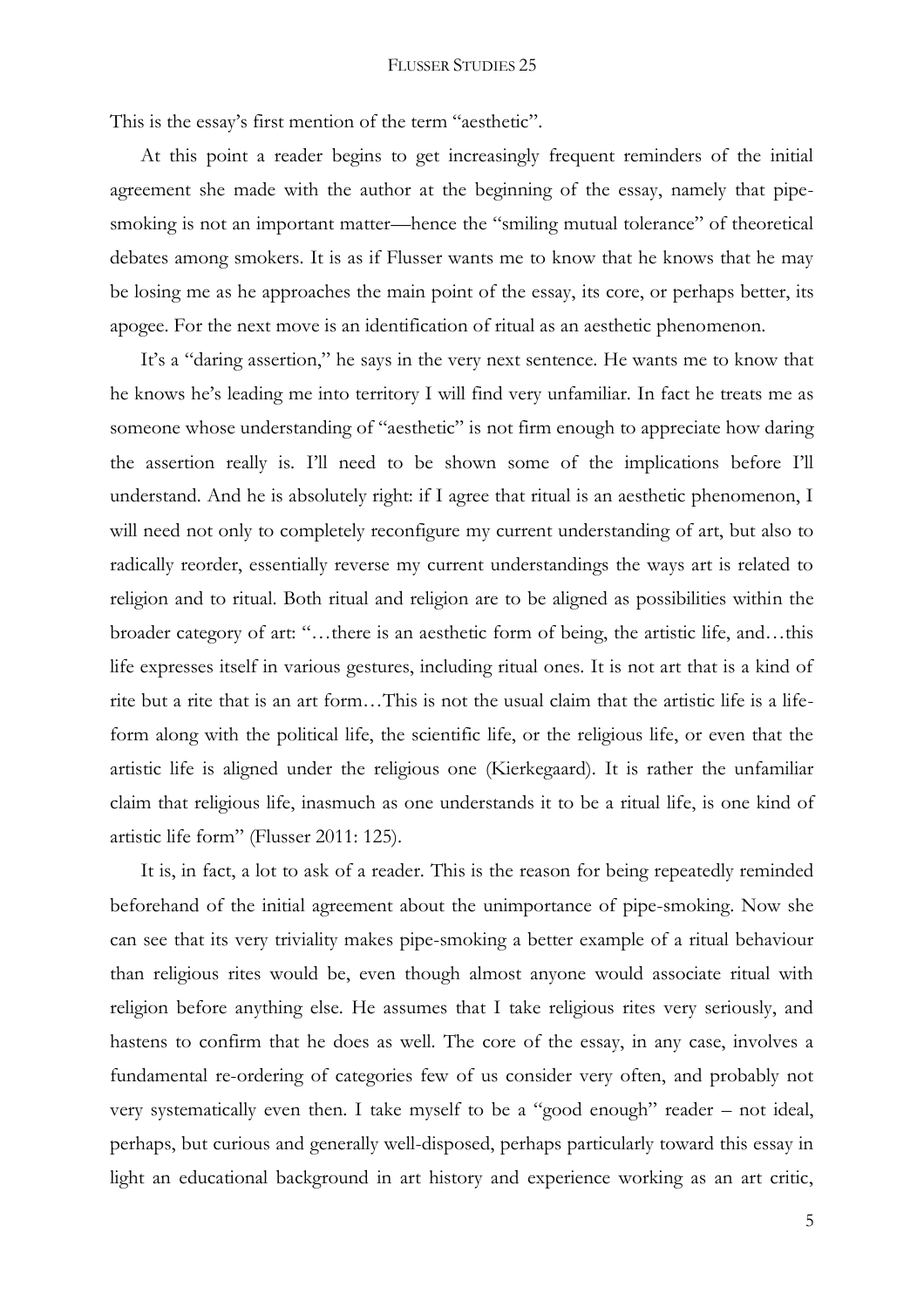curator and teacher. I was unable to absorb the argument in detail, but found it very exciting in its general outline, an unexpected acknowledgement of a relationship between artistic and religious experience, along with a remarkable recognition of aesthetic experience as the overarching category.

The dramatic expansion of the essay's "field" — from pipe-smoking to aesthetic experience — appears almost exactly the middle of the text. After focussing quite closely on pipe-smoking in the first half, that is, readers are asked to "zoom out" and see pipesmoking as one instance of aesthetic experience as a whole, a vast field embracing both art and religion. This structural shift, occurring as it does in the middle of the text, makes "The Gesture of Smoking a Pipe" recognizable as a circular composition, one of many examples in Flusser's writing. This in itself would not constitute further support for the claim that this text is protreptic, although some of the most celebrated ancient and medieval protreptic texts are circular. Homer's epics and specific books of the Bible, in particular, are very strict form of "ring" compositions <sup>3</sup> (Douglas 2007). Still, the composition is one of the ways the text achieves its communicative purpose. Looser than a ring, the circular compositional structure of "The Gesture of Smoking a Pipe" establishes a number of steps or reference points on the way toward the central idea, then returns to them on the way back to the starting point, reinforcing, clarifying or repositioning them in light of the central idea, namely the identity of pipe-smoking as an *aesthetic* experience.

In the first part of the essay, for example, we encounter a conflict when pipe-smoking is identified as *stereotypical* behaviour. That is, the idea of rigidly-fixed, repeated behaviour is in conflict with the tremendously inventive diversity in the ways actual pipe-smokers actually smoke. This is resolved by broadening the definition of "stereotypical". On the far side of the essay, the issue reappears, carrying considerably more weight. "Stereotype" returns as "model," and positioned as one of the key features of an aesthetic gesture wherever it appears. In gestures of painting and dancing and piano-playing – as well as pipe-smoking — the structuring and limiting effect of a model can be observed, a point

 $\overline{a}$ 

<sup>3</sup> Douglas maintains very strict criteria for the identification of a genuine ring composition, but she also recognizes more contemporary almost-rings, pointing out the difficulty modern readers sometime have in reading them: "In a ring composition the meaning is located in the middle. A reader who reads a ring as if it were a straight linear composition will miss the meaning."(x)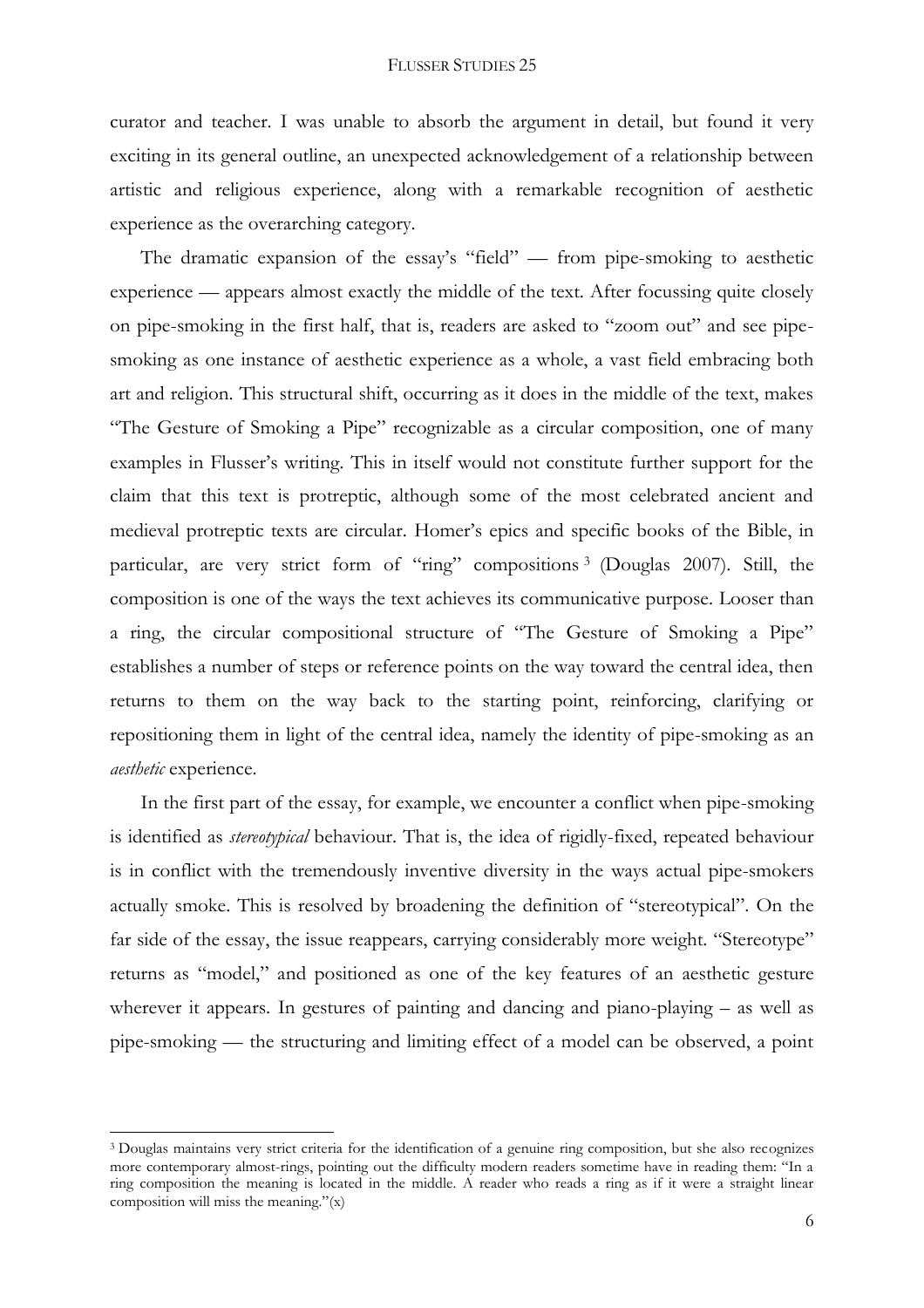likely to surprise readers arriving with conventional Western understandings of "artforms," who is, however, perfectly free to test the conclusion for herself.

Another example is the use of the first-person pronoun "I," once in the first half and again in the second. Breaking the overall use of the inclusive pronouns "we" and "one" that position both writer and reader *outside* the gesture through most of the essay, "I" is a voice that speaks from *inside* the aesthetic gesture. We — he and his readers — may entertain ideas about what "causes" people to smoke — but "I" am not the object of such forces. "I" am a free agent whose behaviour is not "caused" by anything. I *act myself out* in this gesture. It is a voice that lies beyond "our" power to refute, and a key part of the essay's protreptic effect is achieved by showing the reader his or her limitations. Here, even before it has been identified as aesthetic gesture, pipe-smoking is set apart from other gestures in terms of readers' — non-smokers'— access to it: later, after it has been identified as an aesthetic gesture, that is, as behaviour that affords an opportunity to act a self out, "I" reappears briefly as a voice from inside the aesthetic gesture of drumming (Flusser 2011:130). Again it is the voice of an authoritative insider, rejecting efforts to "explain" the gesture as, or at least primarily as, a means of accomplishing work or communication, insisting on its self-referential quality.

Yet another example is the repetition of the categorization: work, communication ritual. At the very beginning the question is stated as: "…if pipe-smoking (1) increases the smoker's dependence on circumstances and in this sense reduces his freedom; (2) is a complex gesture that does not accomplish anything, as work would; and (3) does not "distinguish" the smoker…why do some people smoke pipes?" (118) The list appears again just after the pivotal assertion (the aesthetic identity of the gesture) in the middle of the text, and again at the end, repeated like a touchstone or anchor at challenging moments. When it reappears for the third time, we can identify it as belonging to a class of questions about gestures that do not achieve anything or share anything with others, but rather allow the gesturer to "act himself out," to find himself. They are aesthetic gestures.

At the end, then, we return to the beginning. I am, or should be, convinced that pipesmoking is an aesthetic phenomenon, which is to say a means for the gesturer to act out a self out and thereby to experience his or her own individuality. Along the way I've come to understand that pipe-smoking is so minor with respect to the main structures of the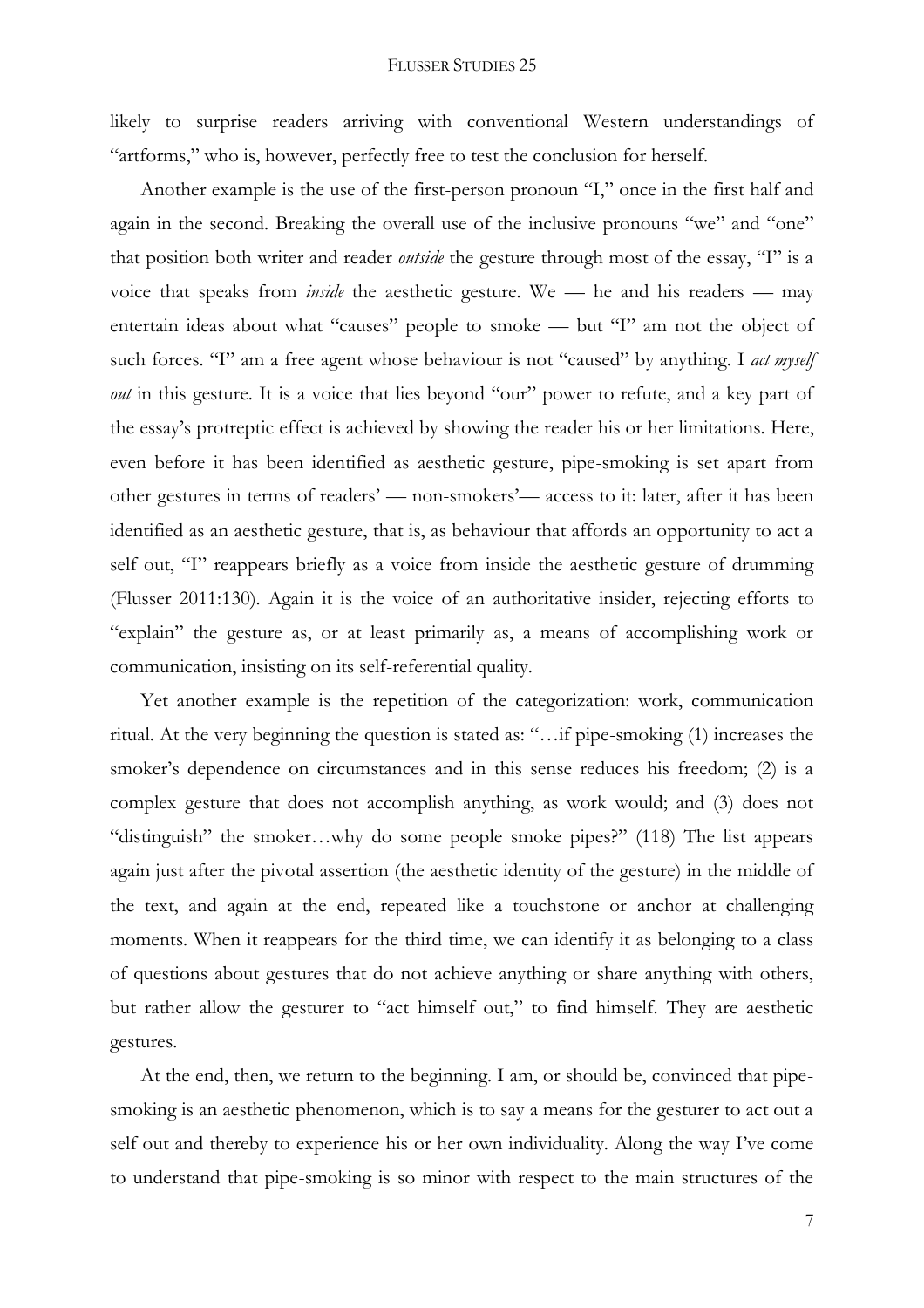smoker's life – work and communication — that it is available as a discussable example of an aesthetic gesture, in contrast to other, far more profound examples that would undoubtedly trigger fierce opposition. I accept the conclusion. But because the argument expanded to embrace the vast areas of art and religion, I sense that "we" — and Flusser remains "with" his readers on this point— are still left with enormous unresolved challenges. It will take a lot more work to reorient my thinking along the suggested lines. Despite my initial resistance, I have been convinced that a common, trivial gesture like smoking a pipe can be an authentic *aesthetic* gesture. That is a start. But it leaves the broader issues of art, aesthetics, ritual and religion open. It asks for an understanding of "aesthetic" subtle enough to recognize and value ordinary, modest practices – possibly even my own — and also to accept limitations with respect others' "freely chosen behaviour 'acting out' a self within an existing model."

In this essay the reader serves as a convenient representative of commonplace views, unexamined assumptions, a kind of foil for an exposition of some central difficulties in ordinary understandings of aesthetic experience. The text moves carefully, with repetitions. It feels like instruction. To this extent, it does not flatter. And yet it also frames its reader as someone of great potential, someone who can not only accept that such a minor behavioural pattern as smoking a pipe could have something in common with the creation of great art or religious insight, but who also could possibly apply the methods demonstrated in the essay. She might go on to identify aesthetic gestures in surprising places, including in her own life, or she might be able to sense the mismatches and contradictions in the pervasive understanding of art as consisting of "works".

In his book *Exhortations to Philosophy: The Protreptics of Plato, Isocrates and Aristotle*, James Henderson Collins II list four essential features of protreptic texts: "(1) *Protreptic is dialogic*. While it may not take the shape of a formal dialogue, protreptic discourse is always a hybrid discourse which contains the voices of its competition. (2) *Protreptic is agonistic*. Protreptic is also in dialogue with other competing *protreptiko* and traditional discourse in the rhetorical situation of the marketplace of ideas. (3) *Protreptic is situational.* The shape and content of a protreptic discourse are determined, in large part, by the milieu of its competition and audience. A protreptic text certainly can be read in a different time and place and still produce an effect, but it is moveable because the scenario of potential conversion which it dramatized for the reader is contextually rich (4) *Protreptic is* 

8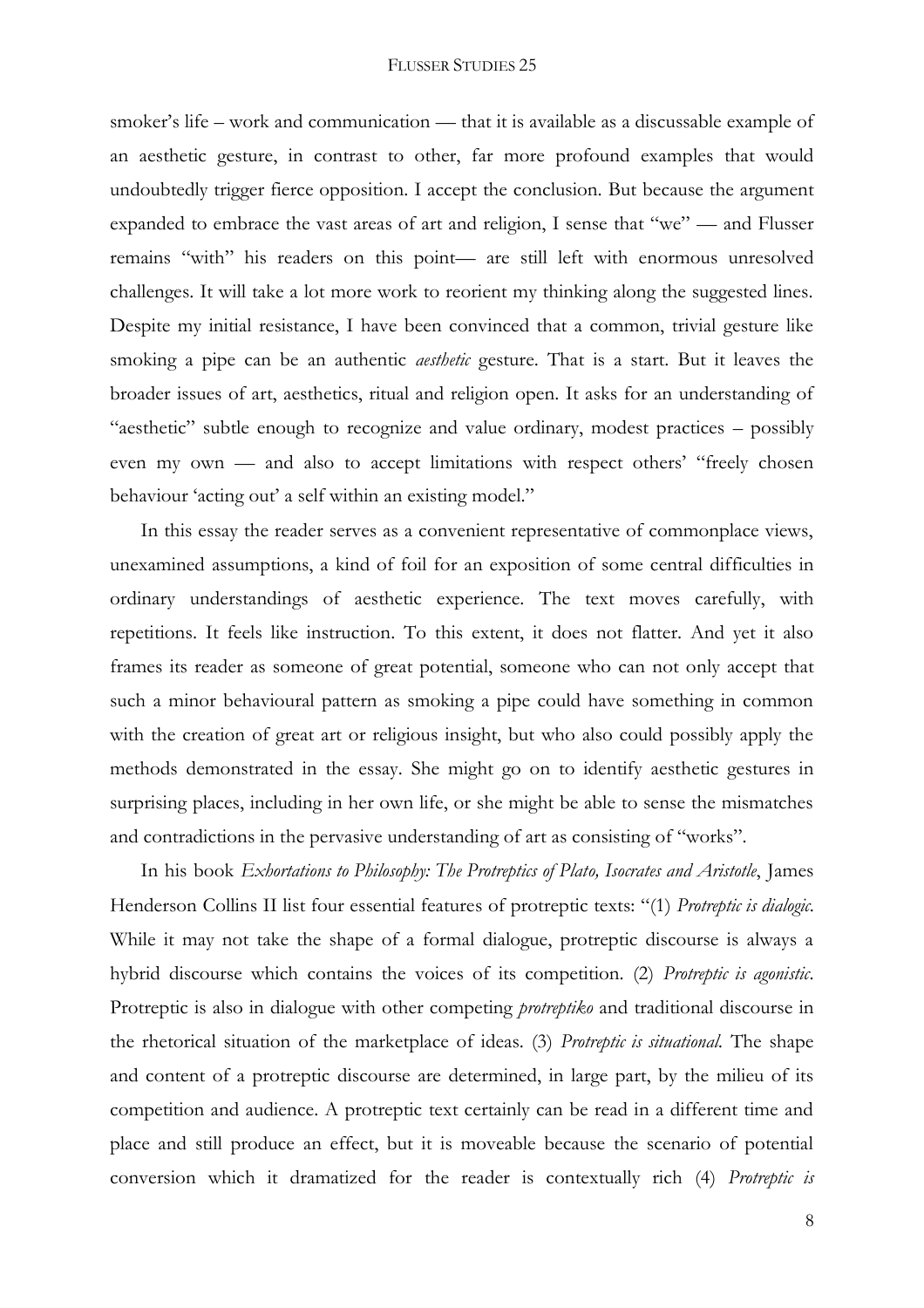*rhetorical*…Whatever its theoretical considerations or demonstrative powers, protreptic discourse is ultimately pragmatic and deliberative, that is, concerned with adopting a future course of action" (Collins 2015:17-18).

Collins goes on to advance the book's main argument, that protreptic was instrumental in the defining and legitimizing of philosophy itself.

Flusser's writing seems to meet the first three criteria easily. It is not difficult to identify *agon* — contest or competition — in Flusser's writing. The dialogic elements, too, appear plentiful. The situation is in fact broad, but can be defined as Western postindustrial culture at the end of the 20<sup>th</sup> century. This essay's status as what Collins calls *rhetorical*, that is, its concern with a future course of action is perhaps not so explicit. But there is a sense of being "walked through" a phenomenological investigation, an invitation to philosophy after all.

Without direct reference to *epoché* or "bracketing out," Flusser begins with a bit of advice about how to spot a pipe-smoker without making judgments or associations: look for the one with lots of pockets. It is followed by the quick, clean dismissal of causal explanations for smoking, again a stipulation of *epoché,* but again not stated as such. Flusser makes no appeal to external authority. Rather he makes the demand as the one who has had the aesthetic experience himself. He credits us with having noticed the deliberate, repetitive quality of our object of study — a quality visible to anyone, and with recognizing it as ritual. He provides the observations about the diversity of pipe-smoking styles, although we might have seen that for ourselves had we gone looking. The crucial issues are raised between writer and reader, between one who has had the aesthetic experience in question and the one who has not. Flusser has expressly chosen pipesmoking so as to create this tension— it is not coincidental, but rather structurally essential that he identify the reader straightaway as someone who does *not* smoke a pipe.

At one level the essay demonstrates how to gain access to someone else's aesthetic gesture. It is possible if *and only if* he helps me, as he has here, by telling me. Only he can know that he finds this activity pleasurable, that he believes absolutely in having chosen it freely, and that it therefore is an aesthetic experience for him. If he doesn't tell me, I can't know – unless I myself freely choose to take up pipe-smoking and find it pleasurable. That is the nature of an aesthetic experience. The pipe-smoking example is a convenient way of cracking through my stubborn resistance to becoming aware of the way I — and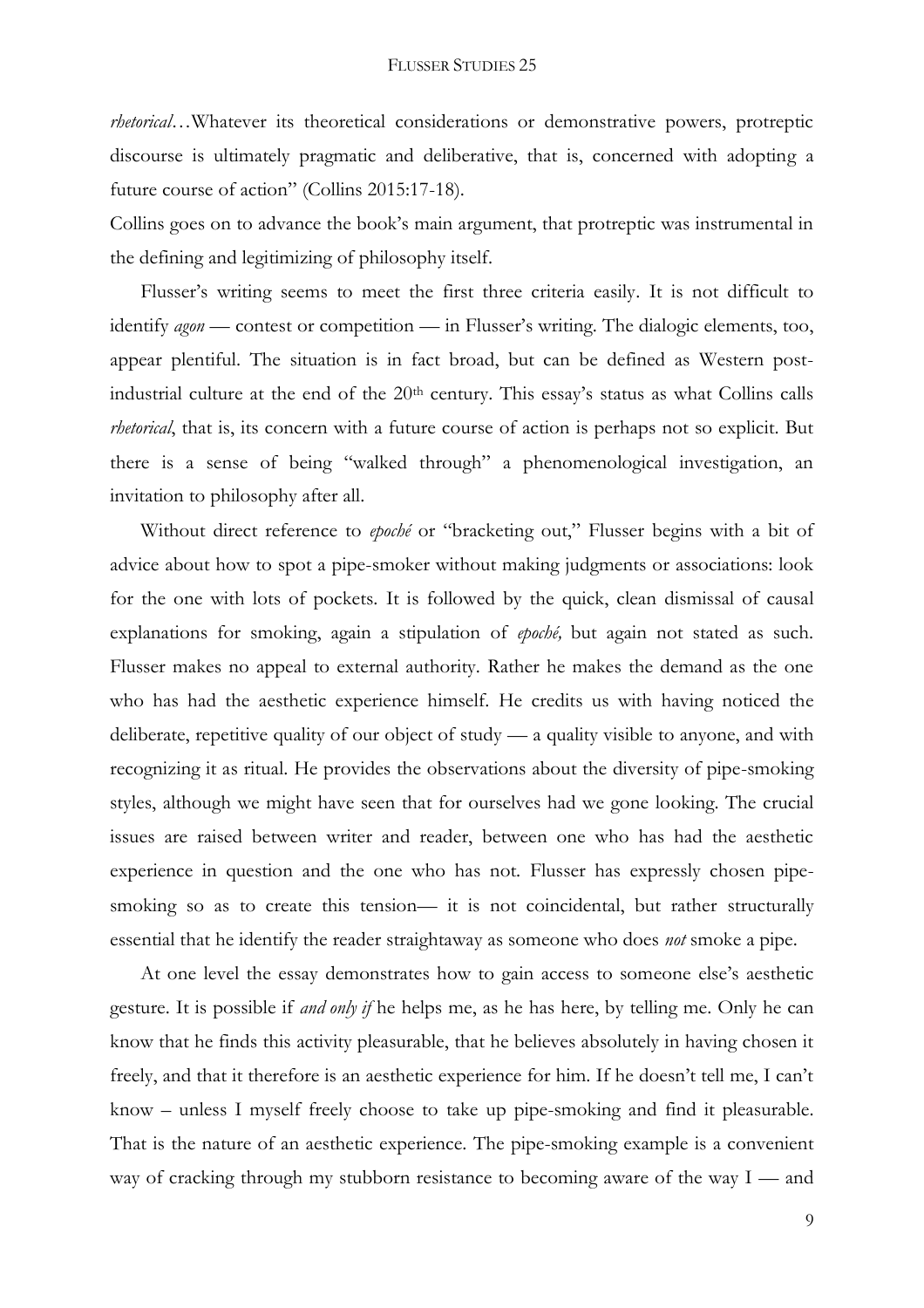Flusser is surely addressing a common, rather than an exceptional reader — read, or often fail to read, gestures, a failure that ultimately obscures the aesthetic dimension of any communication. One senses an effort draw the reader toward phenomenology itself, through the *epoché*, through the concept of communication as gesture, to the remarkable human capacity to "read" (and to misread) the gestures of others, and the dangers of falling into bad habits, of accepting commonly held views at face value, and more.

If we agreed to retitle the essay "Exhortation to Phenomenology" we would perhaps call attention to the broader ambition that underpins it. But we would also undermine some of its most remarkable effects. For the focus on pipe-smoking sets up the *agon*, the conflict between pipe-smoking writer and non-pipe-smoking reader: these are the conditions for the exceptional exchange that follows between the inside and the outside of an aesthetic phenomenon. Because aesthetic experience is an experience of self, it is difficult — in important respects impossible — to share: In this essay, the reader becomes the object of the writer's best efforts to share something about his experience, specifically his pleasure in smoking. The effort in itself is doomed to failure, but the point about aesthetic experience is made: an outsider can observe whatever effects the gesture may have in the world, can also receive an insider's effort to communicate something about the experience, but cannot actually experience the pleasure.

Seasoned readers of Flusser's writing generally do have favourite writings, usually among the essays. I am no exception. "Smoking a Pipe" heads my list at this point (they change, I've found) followed closely by "The Gesture of Photographing". In asking myself "why these?" I began to think of reading Flusser as itself an aesthetic experience, at least to some extent, one that would afford particular pleasure to a reader who found something of herself in them, such as an insight into a persistently unsatisfied desire, an unanswered question, an unconfirmed suspicion. In this case the essay spoke to a very long, unresolved problem with the term "aesthetic," which seemed to have two utterly irreconcilable meanings. Flusser did not "solve" the problem. He effectively redefined it, and in the process not only confirmed my own sense of its importance, but dramatically changed and expanded its scope. And he did it in an inventive way that drew attention to the writing itself, a matter of keen interest to someone who writes with effort rather than ease. It began to seem as though a given reader might be particularly drawn to a text that in some way features his or her own unresolved questions and doubts. Flusser constructs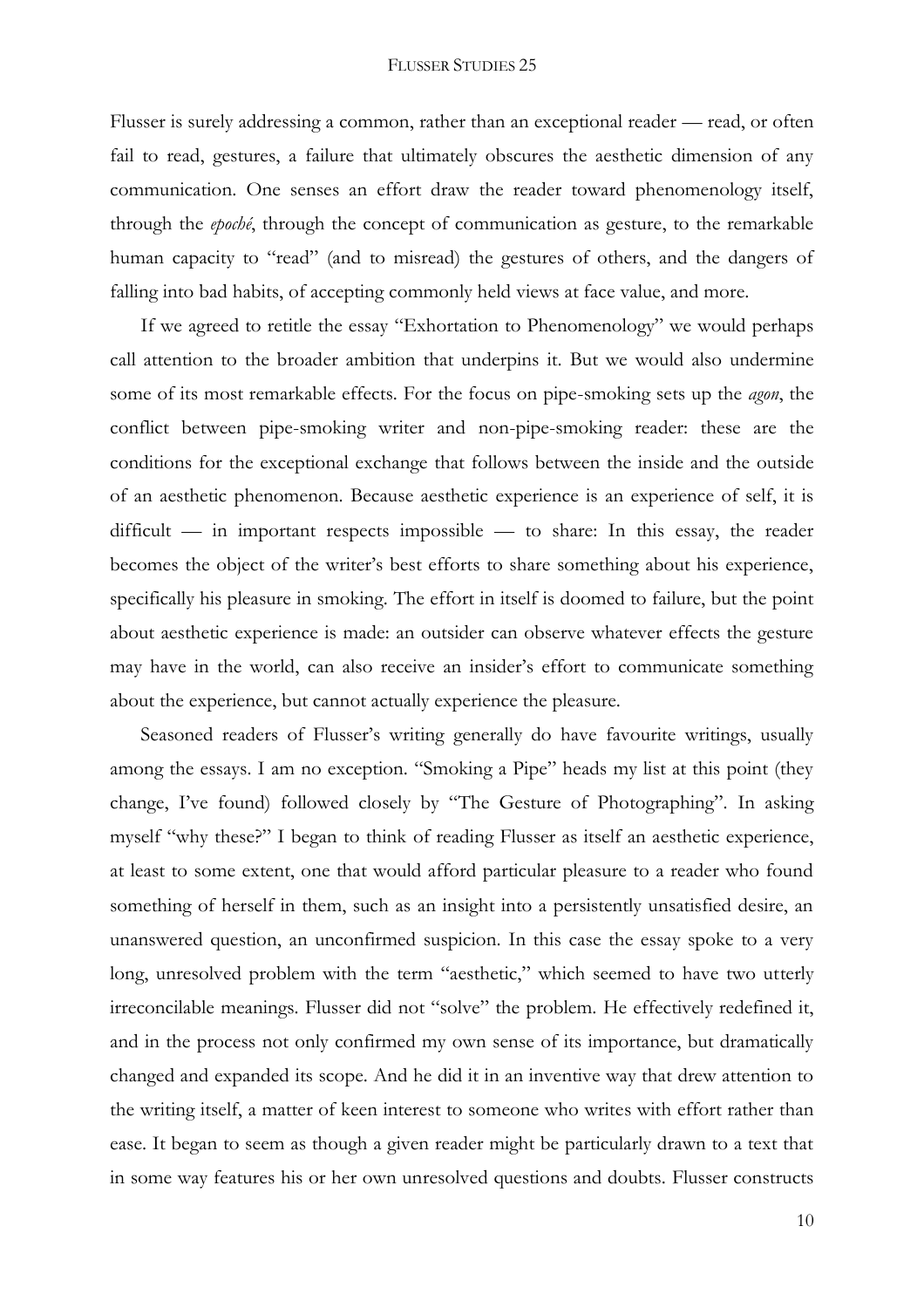his readers primarily to ask, wonder, and speculate. But on the whole he does not make assertions that definitely conclude the dialogue. Rather he gives the questioner the tools, materials, and "license" to go on asking. In the case of "The Gesture of Smoking a Pipe," for example, he answers the opening question: some people smoke pipes because it gives them pleasure to "act themselves out" in a modest, unobtrusive ritual, affording the occasional taste of a ritual life without the tremendous demands of actually living one. It is an answer; it also leaves a trail of unresolved implications behind, which any particular reader may or may not pursue further.

The idea of a communicative purpose suggests a possible coherence in Flusser's very diverse writing, a coherence that would reach across languages, across the boundaries of disciplinary fields such as philosophy, history or criticism, and between genres such as autobiography, fiction, or exposition. Such coherence would no doubt strengthen Flusser's identity as a writer. It could also change the ways he is often aligned with other writers: his work as a whole might look less readily comparable to that of, say, McLuhan or Barthes or Kittler than to the oeuvres of such acknowledged writers of protreptic texts as Plato, Aristotle or Augustine. There are no complete or definitive answers here — I have access to only a fraction of Flusser's writing in any case. The paper argues only for the value of taking his pattern of addressing readers seriously. It proposes, finally, that "to read him wisely is to read him widely," as Albert C. Outler, one of Augustine's translators, wrote in an introduction to the *Confessions* (Outler 2002:n.p.) Flusser's work casts a wide net, with potential appeal to a very diverse readership, but seems to be most effective when it finds a "match," a reader whose experiences, curiosities, frustrations or convictions about the world resonate – even if briefly or imperfectly — with those of Flusser's projected reader.

## **References:**

- Collins II, James Henderson (2015): Exhortation to Philosophy: The Protreptics of Plato, Isocrates and Aristotle, New York: Oxford University Press
- Douglas, Mary (2007): Thinking in Circles: an Essay on Ring Composition, New Haven: Yale University Press.
- Flusser, Vilém (2011): Gestures, Minneapolis: University of Minnesota Press.
- Flusser, Vilém (1999): The Shape of Things, London: Reaktion
- Kirkeby, Ole Fogh (2009): The New Protreptic The Concept and the Art, Copenhagen: Copenhagen Business School Press.